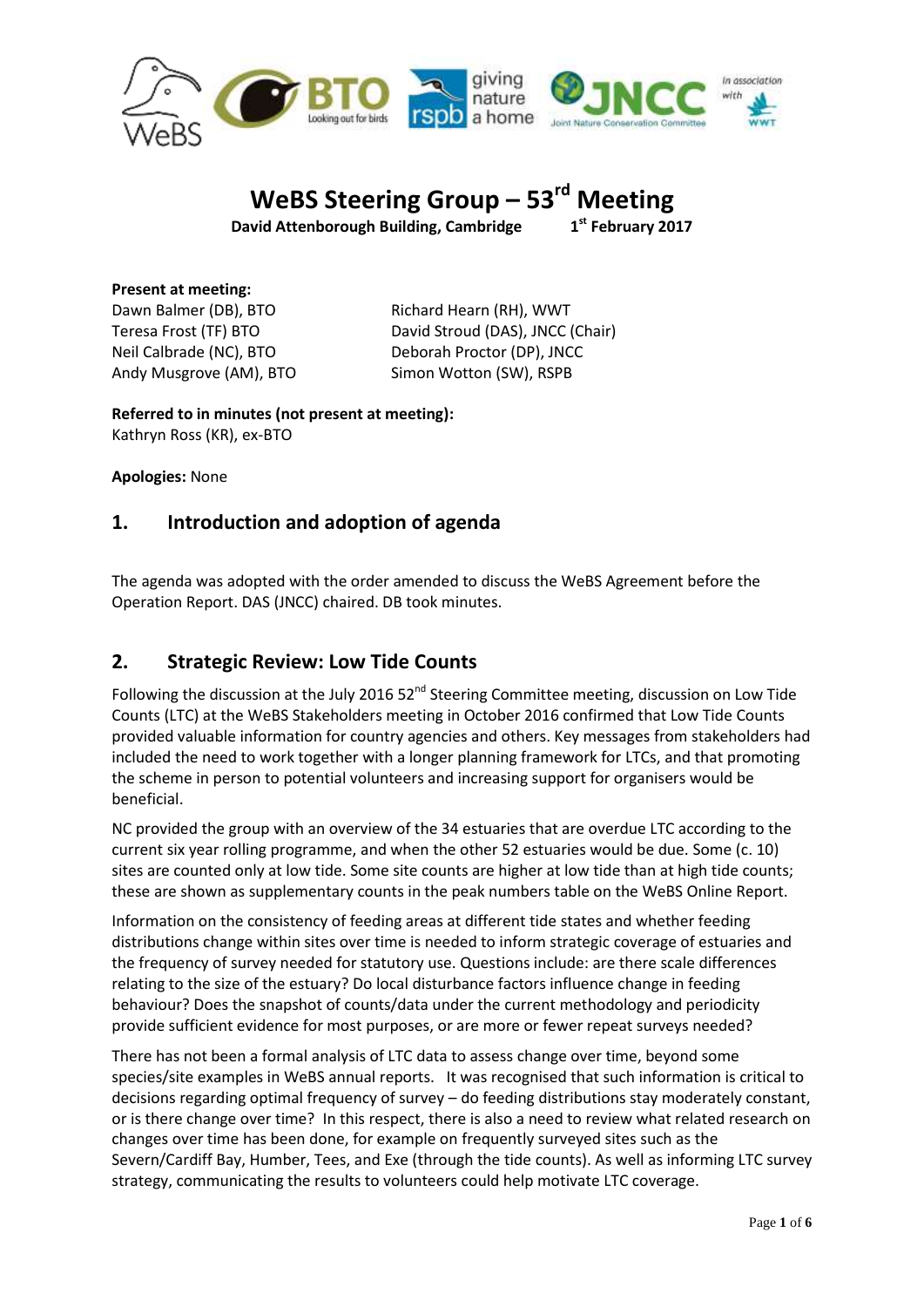Large sites, particularly those covering several WeBS regions can be very challenging to organise completely but with a local dynamic lead person complete coverage of such sites is possible. The possibility of change of approach on the bigger estuaries, for example a paid local co-ordinator, was raised. For very large sites (e.g. The Wash, Morecambe Bay) aerial counts or drones may need to be considered.

A revised strategy for LTC should be produced in the next Agreement period. This would include sitespecific plans on what species should be counted (e.g. include gulls at certain sites), key months for specific species (links to review of SPAs), and attempts to encourage counters to better record survey logistics (*e.g.* viewpoints and count locations) so as better to document changes in survey methodologies over time.

Effective organising of LTC in the future will require a greater understanding of what is needed and why, and how this may differ between sites. This should consider the needs of data users including country agencies, RSPB, other conservation charities and consultants. BTO recently contacted commercial users about data services; the results should be reviewed and if necessary a follow-up survey conducted specifically for users of LTC information.

**AP53.1:** Flag the sites where LTC are used as core counts in routine WeBS reporting (NC).

**AP53.2:** Compile information on consistency of feeding areas at low tide over years, including spatial analysis of LTC data and review of other UK studies (BTO).

**AP53.3:** Compile information on LTC data user needs (BTO).

## **3. Strategic Review: WeBS Core Count Prioritisation**

"Priority" WeBS sites influence which sites are allocated by Local Organisers and from which data are proactively sought. Sites in the WeBS Principal Sites Table (holding large aggregations of birds), or internationally important numbers of one or more species, have been flagged as priority sites in WeBS Online.

TF suggested that when prioritising sites, WeBS's aims and objectives could be considered more holistically to include:

**1. Population estimates** – value in data capturing geographic and habitat variation for widespread species

**2. Species trends** – value in having long-term data at sites

**3. Sites holding nationally/internationally important numbers of birds** – value for species and site monitoring

**4. Decision making** – value in data that may be used as evidence

**5. Monitoring of designated sites** – value for site monitoring and reporting

DAS noted two other formal aims of WeBS: assessing importance of habitats for waterbirds and assessing their national conservation status. These have similar requirements to population estimates and species trends.

The new WeBS Vacant Sites tool displays four levels of prioritisation. For the launch of the new tool, sites were scored by criteria relating to principal sites and nationally important numbers of species (1) and site species trends (2, for wildfowl only at present). Site prioritisation can also be increased manually, for example this has been done for some sites that need covering for a research project. The help for the tool explains that prioritisation relates to sites (including all count sectors of sites) that are important for waterbirds or WeBS analyses, and this is being communicated to WeBS Local Organisers.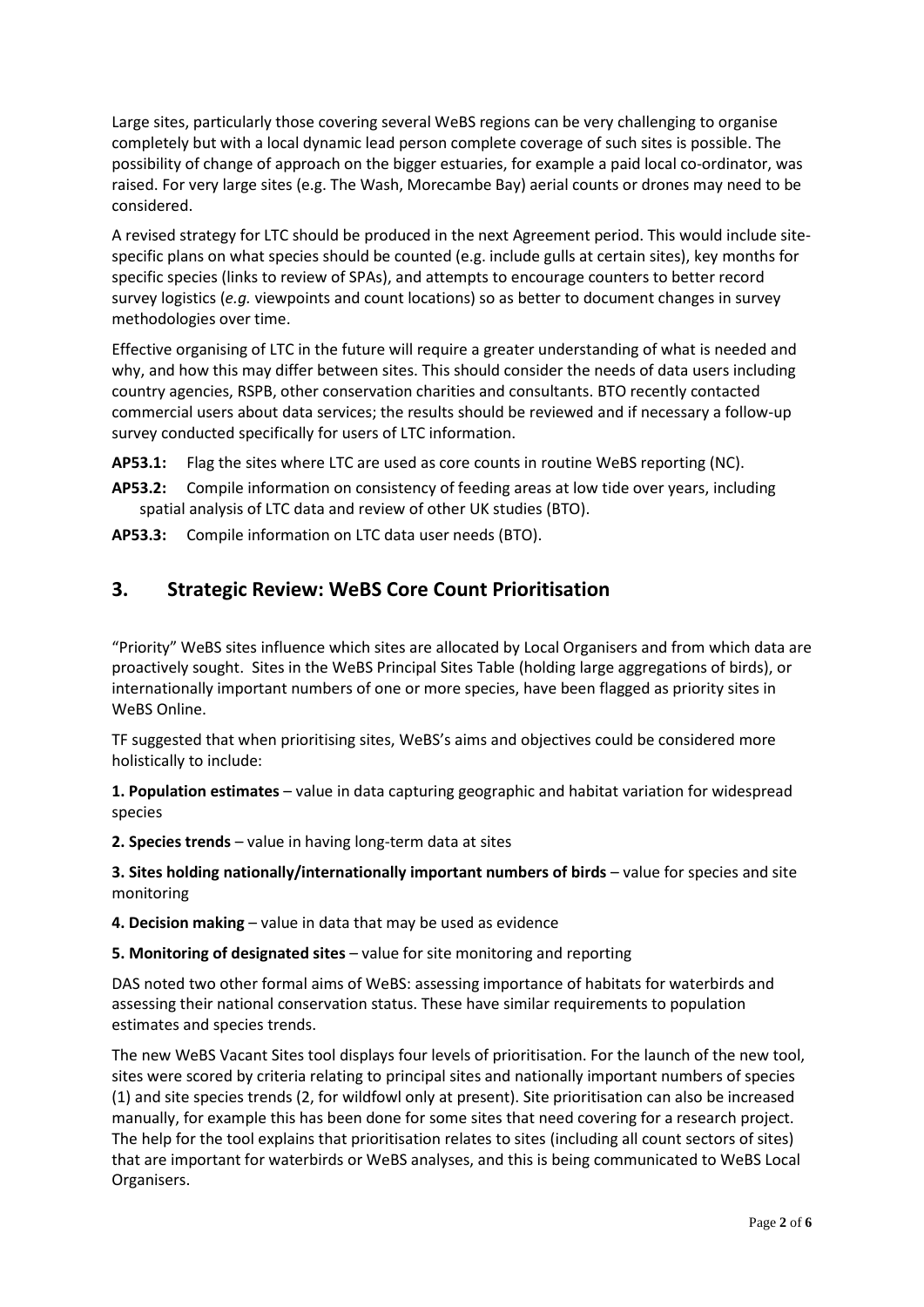TF showed maps demonstrating that although most SPAs had already been scored highly without explicitly considering criteria relating to (5,) there were some SPA sectors that had not been prioritised. The group suggested that it would be useful to score SPAs designated for non-breeding waterbirds but this may need manually overriding for areas where access is difficult or impractical. The new Vacant Sites tool and database developments mean it is now possible to mark sectors as access is dangerous, impractical, forbidden by the landowner or other constraints and this shows on the vacant sites site information pages. Local Organisers are being asked to provide this information, to increase the transparency of places where WeBS cannot count sites.

The group did not consider it necessary to score other site designations such as A/SSSIs at present.

**AP53.4:** Draft statement of priorities for WeBS core count coverage for use as an annex in WeBS Agreement and publication on web-site. (BTO)

Information for scoring sites by decision-making need (i.e. sites with high potential pressure for development and thus Environmental Impact Assessment needs) could be gathered under a riskbased assessment. Resurrecting the earlier proposal to look at this would help identify sites considered to be of development pressure or risk by country agency or RSPB conservation staff. RSPB are keen to look at this again and if funding can be found.

**AP53.5:** Revisit the 2012 England proposal for risk-based assessment and prioritisation of data gaps and cost for other countries. Explore potential funding. (BTO/RSPB)

As part of the triennial East Atlantic Flyway Assessment, it has been requested that WeBS fill in environmental monitoring forms for all our 'main waterbird sites'. This would involve the collation and reporting of significant data and information for between 50 and 200 sites depending on how exactly we define these. The organisers, SOVON/Wetlands International, explain the purpose is for effective waterbird monitoring to register threats to sites and effective conservation action but it was unclear how the exercise related to other international reporting exercise – against which there was conceptual, if not practical overlap. The group expressed reservations about the scale of the request and the comparison value of the data that would be collected, and the lack of clarity as to how, and by whom, the data would actually be used.

**AP53.6:** Circulate details of the East Atlantic Flyway environmental monitoring questionnaire (TF) and decide whether we can respond to this request (all).

## **4. WeBS Agreement**

AM updated the group on the progress of the new BTO – JNCC agreement, which will need to be in place by 1<sup>st</sup> April. Daughter Agreements, including the WeBS Agreement, need to be delivered at the same time as the main agreement and will often will need to refer back to the main agreement, for example terms and conditions.

Other surveys such as NEWS and WinGS are unlikely to be deliverable as part of the agreement, but it would be good to have an indicative timetable in the agreement. Could also assign indicative costs to broader scheme development ideas.

Presently £38,000 of the WeBS income from data products and services for commercial users contributes to the core WeBS budget, with other income received from this source covering the costs of servicing the requests and other research and development work and projects such as NEWS. If the new agreement precluded charging for data requests as part of a change to make freely available raw data, it is unclear what the financial consequences would be. A direct consequence could be a significant gap in the budget that would need to be met. It might be possible under this scenario to continue to recover the immediate costs of supplying data, or to sell the interpretation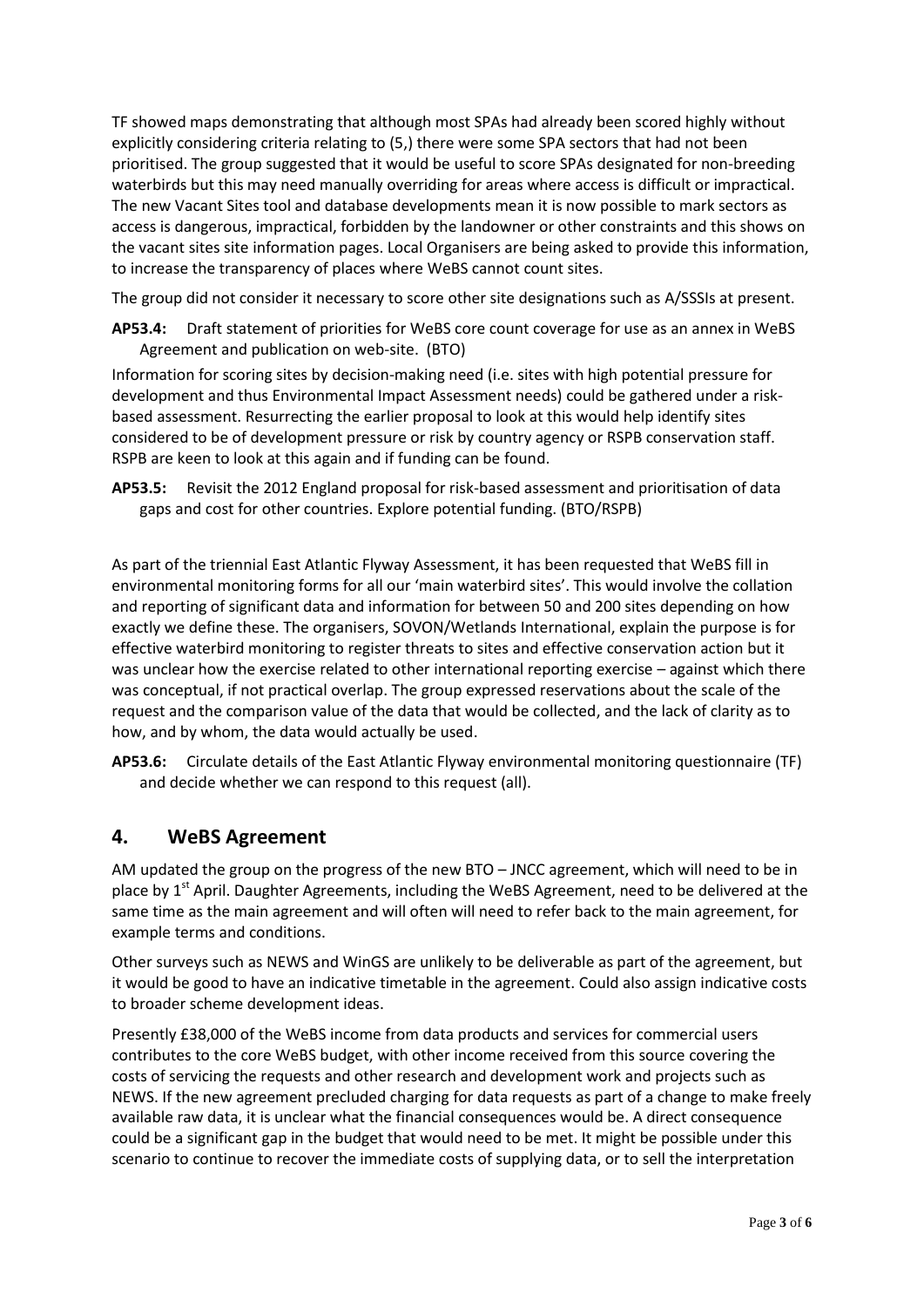of data. However, it was not clear what alternative funding mechanisms could make up for gap in funding for other surveys, and research and development activities.

- **AP53.7:** BTO, WWT, RSPB to discuss their organisations' views on continuing to use income from commercial data products and services towards the running and development of WeBS and related surveys and research.
- **AP53.8:** Produce the text for the next WeBS Agreement, send out a new draft,to be discussed at meeting end of Feb/early March (BTO).

### **5. WeBS Operational Report**

TF gave an overview of recent developments and progress. Recent work in the WeBS Online Local Organiser sections was demonstrated, which will allow users to be allocated as core sector counters (as opposed to having input rights for other reasons, such as casual visits). Once this is operational sites not allocated to one or more users will be regarded as vacant in the context of the vacant sites tool. Work is also ongoing to aid validation of counts by Local Organisers so that it is clear which visits have been checked.

- **AP53.9:** Once figures for 2016/17 are available, discuss by email/meeting how to allocate the data request funds for 2017/18 (all).
- **AP53.10:** Advertise/recruit volunteers for historic data input (BTO, RSPB, WWT).
- **AP53.11:** Update the last paper on progress of historic data input including costed scenarios for completion (BTO).
- **AP53.12:** Work with KR to deliver a draft of the protected sites paper (BTO).
- **AP53.13:** Find out latest state of Arctic Indicators paper (BTO).

#### **6. WeBS Annual Report**

Suggested additions to the proposed flat plan included a summary of the third SPA Review and extracts from previous reports ("50 years ago"). WWT may be able to assist with the focus on seaducks.

#### **7. NEWS**

NEWS reporting has had some issues which are being worked through, and work on the online interface is progressing. The NEWS online report and paper report are due for delivery to Country Agencies by end of February.

**AP53.14:** Delivery of a draft NEWS paper focusing on observed changes by end of May.

#### **8. Population estimates**

It is proposed to calculate estimates using the same methodology as last time. For inland widespread species, these should be compared with estimates from Veronica Mendez.

**AP53.15:** Get draft table of estimates by mid-February (BTO).

**AP53.16:** Speak to colleagues regarding seaduck information for population estimates (JNCC/WWT).

#### **9. 70th anniversary**

Of the available venues, it was decided the celebration conference should be held at Martin Mere on the 30th September 2017. There should be cake.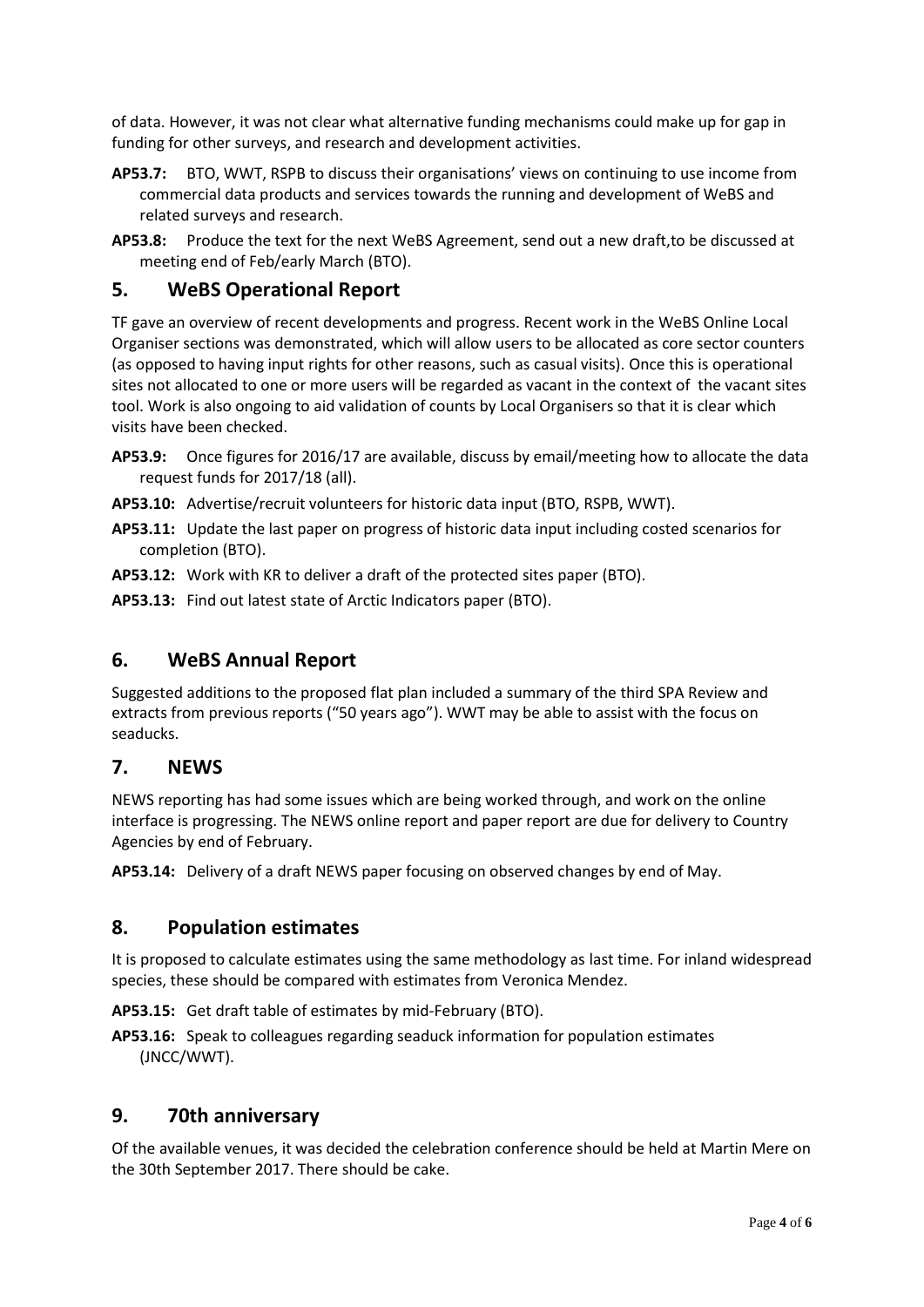**AP53.17:** Suggest possible topics and speakers for WeBS 70 conference (all).

**AP53.18:** Produce draft programme for WeBS 70 conference and circulate (BTO).

**AP53.19:** Promote conference in WeBS Report (BTO).

#### **10. Progress on action points**

Outstanding Actions from previous meetings:

AP52.2: Send data to IWC as soon as possible (TF). *– In discussions with Wetlands International. They may only want some sites rather than all in future.*

AP52.3: Contact Regional Network to suggest candidates for WeBS Local Organiser vacancies (HM).

AP52.4: Ask Bird Clubs to advertise gaps in coverage (HM/Local Organisers). *– Have been waiting for vacant sites tool completion. Have given Local Organisers instructions how to use URLs on vacant sites.*

AP52.8: Add threat assessment for Low Tide sites to WeBS development ideas spreadsheet (TF).

AP52.11: Transfer data from Core Counts to LTC for relevant estuaries (NC).

AP52.18: Produce an online survey on NEWS (topics to include: wrack; scope of survey (extra species); were habitat descriptions acceptable; sector definitions) (TF/HM). *Drafted but not circulated.*

AP52.21: Contact Country Agencies to remind them if they are commissioning work data needs to feed into WeBS (DAS).

AP52.25: Source additional seaduck data and any other pertinent datasets for waterbird population estimates (TF).

AP52.30: Speak to BTO Communications about 2017 anniversary featuring on Autumnwatch or Winterwatch (TF).

AP52.31: Add worksheet to excel "dev-doc" file with spending history for WeBS related projects (TF).

AP52.36: Update development worksheet in the "DevDoc" file (TF).

AP51.5: Article in WeBS Newsletter about importance SPA monitoring, especially during passage periods (NC, DAS).

AP51.6: Combine Cotswold Water Park sites in WeBS database and inform local counters that understanding the movement between the pits would be vital if they are considering promoting statutory site recognition (HM, TF).

AP51.17: Think about small incremental increase in costs for April (TF, NC). See also AP50/12/1 Look at our charging structure and recognise it needs to be part of wider discussion between partners. Aim for 15% contribution from data sales to the budget? (DEB, AJM, all). *Ongoing, charges are online at http://www.bto.org/volunteer-surveys/webs/data/data-request-charges.*

AP51.28: Investigate Cabinet Office fund & register & Defra (DS, TF). (See also AP50/12/4 Is there an opportunity for fundraising to raise cash to undertake analysis of historical data?)

AP50/12/8 Come up with a list of top 20 research ideas and promote to universities eg non-natives (UEA postdoc). Have a brainstorm at a future meeting.

AP50/12/6 WeBS was one of the first online applications to be built by BTO and is in need of a refresh to give it a fresh feel. Discuss with BTO IS Team about scheduling this work (DB, AM). *Initial estimate of time from discussion with IS. Not a trivial job as every page will need rebuilding, however*

AP50/12/7 Better recording of academic uses of WeBS data. Need copies of paper and report from research. Mostly undergraduates need to chase.